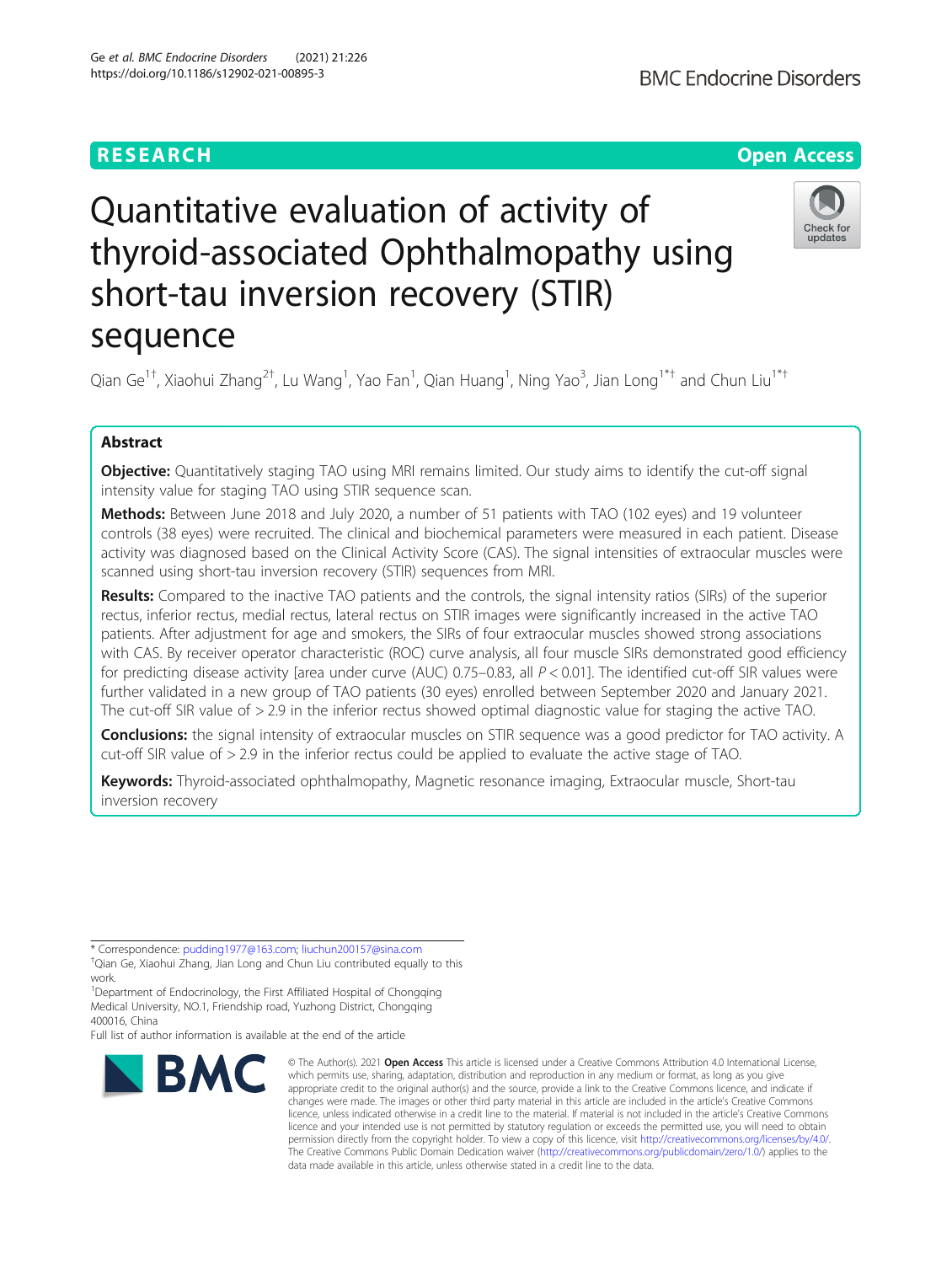# Introduction

Thyroid-associated ophthalmopathy (TAO) is a chronic inflammatory autoimmune disease of periorbital tissue  $[1-3]$  $[1-3]$  $[1-3]$  $[1-3]$ . The course of the disease can be divided into two stages: active inflammation and inactive fibrosis. The active stage is characterized by lymphocytic infiltration, edema in the extraocular muscles, and orbital fat expansion. In contrast, the inactive stage is featured with fibrosis and fatty degeneration in the extraocular muscles [[4\]](#page-5-0). Patients in the active stage have a good response to immunosuppressive treatment of glucocorticoid. Nevertheless, in the subsequently inactive phase, patients can no longer benefit from glucocorticoid treatment, with surgical decompression being the only solution [\[5](#page-5-0), [6](#page-5-0)]. Thus, it is crucial in clinical practice to accurately diagnose the two stages and give the appropriate therapy.

Currently, we classify the two stages of TAO mainly using the Clinical Activity Score (CAS) [\[7](#page-5-0)]. However, it is unable to quantitatively evaluate individual muscle involvement using only this score. Orbit Magnetic resonance imaging (MRI) has been widely applied for diagnosing TAO and further staging TAO [[8\]](#page-5-0). MRI provides the basis for the qualitative diagnosis of the pathologic changes in extraocular muscles. Nevertheless, quantitatively staging TAO using MRI remains limited. On the other hand, the conventional MRI scan is not ideal for discriminating fat from water-containing tissues, while the contrast-enhanced MRI is expensive and limited to be used in those with renal insufficiency or allergic reactions. The Short Tau (inversion time) Inversion Recovery (STIR) sequence of MRI has been reported to closely correlate with CAS [\[9](#page-5-0), [10](#page-5-0)]. This sequence can selectively suppress signals from fat whilst highlighting water-containing tissues, thereby being more discerning in the inflammatory oedematous extraocular muscles [\[11\]](#page-5-0). Whether the signal intensity on STIR imaging can be applied to accurately evaluate the disease activity needs more clinical data. This prospective study aims to identify the cut-off signal intensity value for staging TAO using STIR sequence scan in Chinese patients.

# Methods

#### Subjects

Between June 2018 and July 2020, a number of 51 patients with TAO who visited our hospital, and 31 volunteer controls, were consecutively recruited. All participants were between 18 and 65 years of age. The patients included met the TAO diagnostic criteria of Bartly [[12](#page-5-0)]. The patients who had: (i) other causes of orbital disease such as tumor, trauma, or inflammation; and (ii) history of glucocorticoid therapy, radiotherapy, or surgical decompression surgery, were excluded. For the volunteer controls, the inclusion criteria include: (i) no history of thyroid disease; (ii) a normal thyroid function and serum levels of thyroid autoantibodies; and (iii) no orbital diseases. All subjects recruited signed the informed consent form and agreed to take part in the present study. The study was approved by the Ethical Committee of the First Affiliated Hospital of Chongqing Medical University.

### Clinical and biochemical measurements

Bodyweight and height were measured in light clothes and bare feet. Body mass index (BMI) was calculated as the ratio between weight in kilograms and the square of height in meters (kg/m<sup>2</sup>). Eyesight was checked using an international visual chart. Intraocular pressure (IOP) reading was measured with a noncontact tonometer (CT-1, Topcon, Japan). Proptosis was measured with a Hertel exophthalmometer (66vison Technology Co., Ltd., Suzhou, China) and recorded as millimeters. The free triiodothyronine (FT3), Free thyroxine (FT4), and thyroid stimulating hormone (TSH) were determined with the electro-chemiluminescence method (Unicel DxI 800 Immunoassay System, Beckman Coulter, USA). The thyroid peroxidase antibody (TPO-Ab), thyroglobulin (Tg-Ab), and thyroid stimulating receptor antibody (TR-Ab) were examined using chemiluminescence immunoassay (DXI800, Beckman, USA; Cobas601, Roche, Germany).

### Assessments of clinical activity score (CAS)

The assessment of CAS and severity for each eye was determined based on the guidelines of 2016ETA/ EUGOGO [[13](#page-5-0)], which was performed by an experienced endocrinologist on all patients. The CAS consists of seven findings: spontaneous retrobulbar pain; pain on attempted up or down gaze; redness of the conjunctiva; redness of the eyelids; inflammation of the caruncle and/ or plica; swelling of the eyelids; and conjunctival edema. Each finding is scored 1 point. A summed CAS score of ≥3 is considered as an active TAO. Disease severity was divided into three grades: mild, moderate-severe, and very severe (Sight-threatening) based on having one or more of the following presentations: minor or sufficient impact on daily life, lid retraction≥2 mm, soft-tissue involvement, exophthalmos≥3 mm above normal, inconstant or constant diplopia, corneal exposure responsive to lubricants, dysthyroid optic neuropathy (DON) and/ or corneal breakdown.

### Measurement of extraocular muscle signal intensity

Coronal orbital MRI was performed in each participant using a 3.0-T MRI scanner (Skyra, Siemens, Germany) with a 20-channel head coil. The signal intensities in the superior rectus, inferior rectus, lateral rectus, and medial rectus were measured on the STIR images (repetition time = 3700 ms; echo time = 48 ms; inversion time = 200 ms; slice thickness =  $3 \text{ mm}$ ; matrix =  $180X180$ ; the number of excitations = 2). Five consecutive slices in each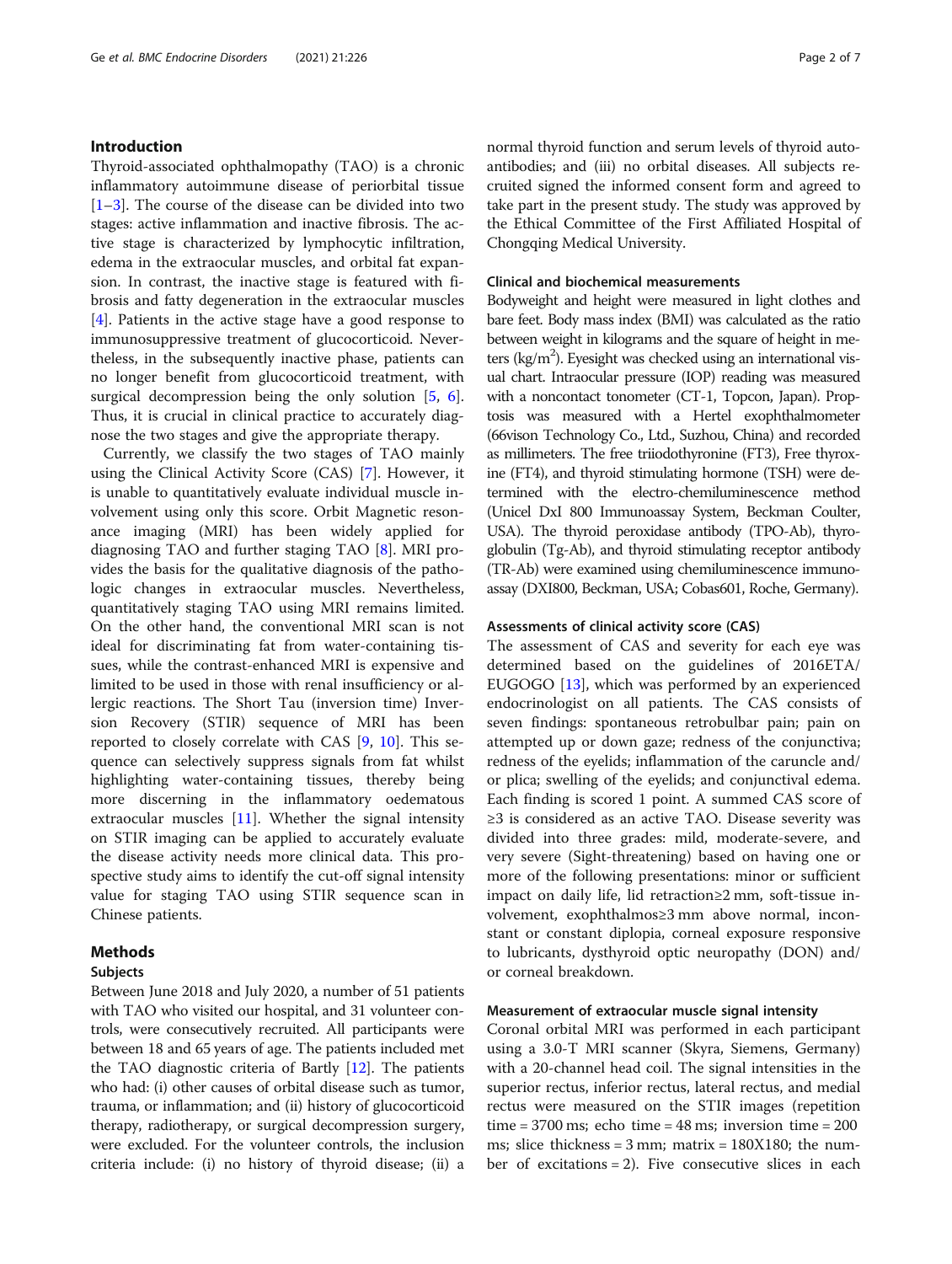muscle were measured. The signal intensity of brain white matter (WM) on each slice was measured in order to normalize the signal intensity of muscles. The measurements were performed by two independent radiologists. The results of the two observers had excellent inter-reader agreement with an intraclass correlation coefficient (ICC) of 0.93. Then the results of the observer 1 were used for further statistical analysis.

## Statistical analysis

Statistical analysis was performed using SAS 9.13 (SAS Institute, Cary, NC). Variables were presented as means ± SD. Means of continuous variables between two groups were compared using the Unpaired t-test or Mann-Whitney Test (when the data were not normally distributed). The percentage differences between groups were compared using  $\chi^2$  tests. The Logistic Regression analysis was performed to evaluate the associations between the signal intensity of extraocular muscles and disease activity. Receiver operating characteristic (ROC) curve analysis was performed to evaluate the predictive efficiency and the cut-off values for staging disease activity. Moreover, the accuracy of the identified cut-off values was further applied in a new group of TAO

|  |  |  | Table 1 General Characteristics of subjects |  |  |
|--|--|--|---------------------------------------------|--|--|
|--|--|--|---------------------------------------------|--|--|

patients to determine the specificity and sensitivity for the cut-off values in the validation cohort. The intraclass correlation coefficient (ICC) was analyzed by Pearson correlation. The differences between groups were considered statistically significant at  $P < 0.05$ . For logistic regression analyses and ROC curve analysis, the statistical significance was set as  $P < 0.05$ .

# Results

# Clinical and biochemical characteristics of the active, inactive TAO patients and controls

All the TAO patients enrolled have not received the anti-TAO treatment including glucocorticoid therapy, radiotherapy, or surgical decompression surgery. Most patients had symmetrical activity of GO, except one had unilateral active GO. As shown in Table 1, compared with the control group, the overall TAO patients had significantly elevated serum levels of FT3 and thyroid autoantibodies (TPO-Ab, Tg-Ab, and TR-Ab), as well as abnormal ocular signs (increased intraocular pressure and degree of exophthalmos). Compared with the inactive TAO patients, the active TAO patients were older and consumed more tobacco. Also, the intraocular pressure and degree of exophthalmos were much worse in

|                             | Control<br>$(n = 31)$ | <b>TAO</b>             |                             | P-Value                                                     |                   |                          |  |
|-----------------------------|-----------------------|------------------------|-----------------------------|-------------------------------------------------------------|-------------------|--------------------------|--|
|                             |                       | Inactive<br>$(n = 26)$ | <b>Active</b><br>$(n = 25)$ | Inactive vs. Control Active vs. Control Active vs. Inactive |                   |                          |  |
| Eyes                        | 62                    | 51                     | 51                          | $\overline{\phantom{0}}$                                    | $\qquad \qquad -$ | $\overline{\phantom{m}}$ |  |
| Age (year)                  | $46.10 \pm 15.45$     | $43.00 \pm 12.93$      | $51.56 \pm 10.23$           | 0.42                                                        | 0.13              | 0.02                     |  |
| Male, n (%)                 | 12 (38.71)            | 10 (38.46)             | 14 (56.00)                  | 0.99                                                        | 0.20              | 0.21                     |  |
| Duration (m)                |                       | $6(3-12)$              | $5(3-8)$                    | $\qquad \qquad -$                                           | -                 | 0.24                     |  |
| Smoker, n (%)               | 4 (12.90)             | 7(26.92)               | 14 (56.00)                  | 0.18                                                        | < 0.01            | 0.02                     |  |
| BMI ( $kg/m2$ )             | $23.03 \pm 2.92$      | $22.96 \pm 3.16$       | $23.50 \pm 2.62$            | 0.93                                                        | 0.53              | 0.51                     |  |
| $FT3$ (pg/ml)               | $2.94 \pm 0.37$       | $5.14 \pm 4.48$        | $3.53 \pm 0.88$             | < 0.01                                                      | < 0.01            | 0.08                     |  |
| $FT4$ (ng/dl)               | $0.87 \pm 0.10$       | $2.17 \pm 3.23$        | $1.68 \pm 2.64$             | 0.03                                                        | 0.09              | 0.56                     |  |
| TSH (µIU/ml)                | $1.64(1.18 - 2.28)$   | $0.15(0.01 - 3.03)$    | $0.50(0.04 - 3.66)$         | 0.44                                                        | 0.20              | 0.75                     |  |
| TPO-Ab                      | $0.60(0.30-1.15)$     | 44.00 (3.65-125.50)    | 11.00 (4.60-46.3)           | < 0.01                                                      | 0.01              | 0.98                     |  |
| Tg-Ab                       | $0.10(0.10 - 0.10)$   | $0.80(0.10 - 9.43)$    | $0.20(0.10 - 5.80)$         | < 0.01                                                      | 0.03              | 0.57                     |  |
| TR-Ab                       | $0.50(0.35 - 0.50)$   | 3.40 (0.90-20.35)      | 7.30 (3.48-18.70)           | < 0.01                                                      | < 0.01            | 0.79                     |  |
| Eyesight                    | $0.79 \pm 0.25$       | $0.82 \pm 0.28$        | $0.66 \pm 0.28$             | 0.50                                                        | < 0.01            | < 0.01                   |  |
| Intraocular pressure (mmHg) | $15.36 \pm 3.02$      | $17.53 \pm 3.65$       | $21.41 \pm 4.87$            | < 0.01                                                      | < 0.01            | < 0.01                   |  |
| Exophthalmos (mm)           | $15.66 \pm 2.25$      | $18.67 \pm 3.62$       | $20.31 \pm 2.99$            | < 0.01                                                      | < 0.01            | < 0.01                   |  |
| Disease severity            |                       |                        |                             |                                                             |                   |                          |  |
| mild, n (%)                 |                       | 18 (69.23)             | 1(4.00)                     |                                                             |                   | < 0.01                   |  |
| moderate-severe, n (%)      |                       | 8 (30.77)              | 17 (68.00)                  |                                                             |                   | < 0.01                   |  |
| very severe, n (%)          |                       | 0                      | 7(28.00)                    |                                                             |                   | < 0.01                   |  |

Table 1 Data are means ± SD or median (interquartile ranges) or number (percentage) for indicated number of patients in each group. P values for comparisons between groups are based on unpaired t test or Mann-Whitney Test or  $x^2$  test.

Abbreviations: BMI Body mass index, FT3 Free triiodothyronine, FT4 Free thyroxine, Tg-Ab Thyroglobulin antibody, TPO-Ab Thyroid peroxidase antibody, TR-Ab Thyroid stimulating receptor antibody, TSH Thyroid stimulating hormone.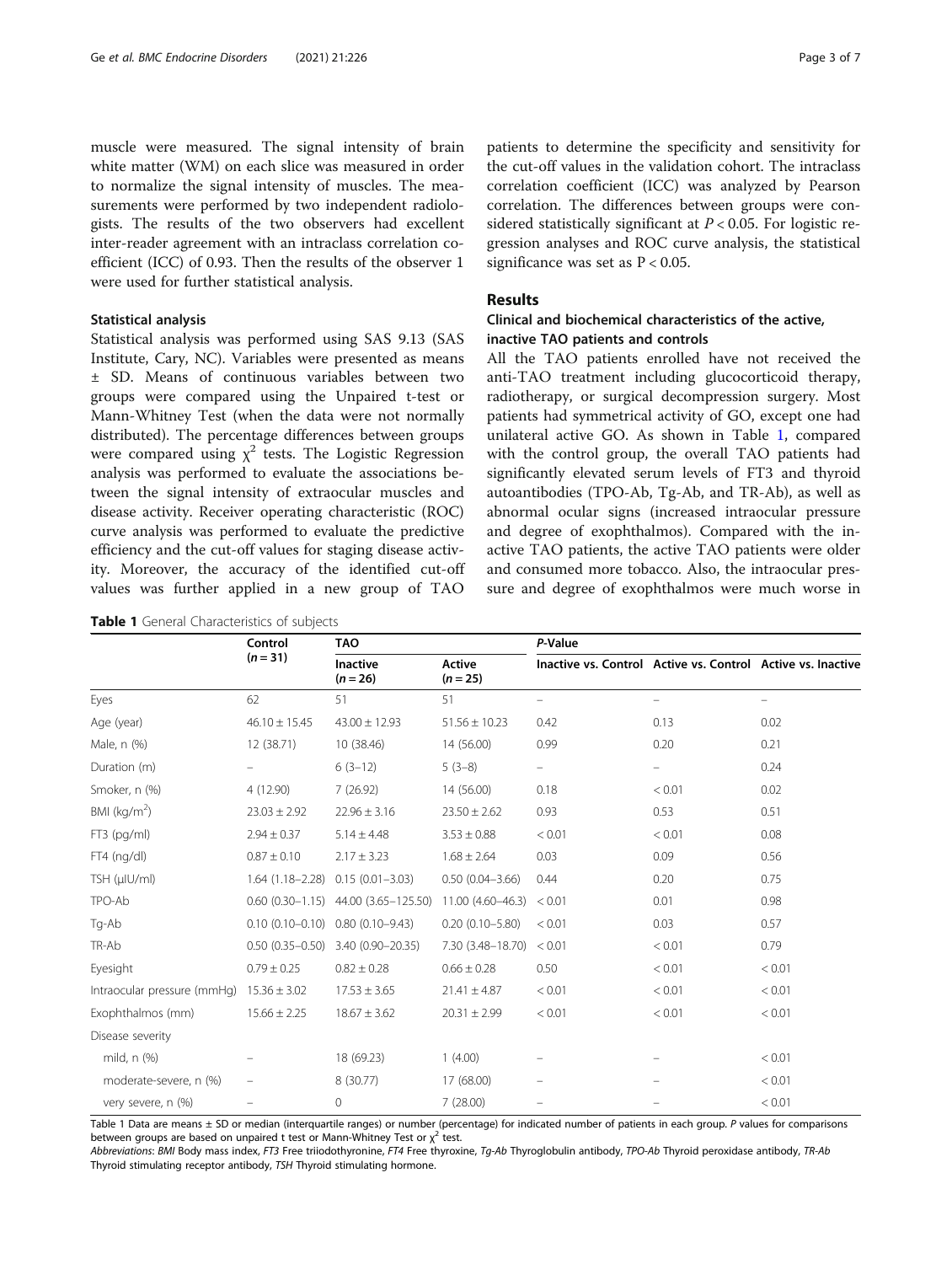

medial rectus. WM = White matter

the active TAO patients. There were no significant differences in terms of sex, disease duration, BMI, thyroid function, and thyroid autoantibodies between the inactive and active groups.

# Signal intensities of extraocular muscles in the inactive, active TAO patients and controls

The signal intensities of the superior rectus, inferior rectus, lateral rectus, medial rectus, and superior oblique muscles on STIR images were measured in 51 active TAO eyes, 51 inactive TAO eyes, and 62 eyes from controls (Fig. 1). The values were divided by the signal intensity of brain white matter (WM) on the same slice, and data were presented as the signal intensity ratios (SIRs). The highest SIR value among the serial five slices (SIR-max) was adopted as the representative value of that muscle. The SIRs of four muscles in the active TAO group were significantly higher than those in the inactive TAO group and controls. The SIRs did not differ between the inactive TAO group and the controls (Table 2).

# Associations between extraocular muscle SIRs and CAS

The associations between the extraocular muscle SIRs and the disease activity were further analyzed. Considering that the age and proportion of smokers differed between the inactive and active TAO group, we performed multivariate logistic regression analyses to adjust these two confounders. When the four muscle SIRs were included individually in logistic regression analyses, they were closely associated with CAS after adjusting for age and tobacco usage (Table [3\)](#page-4-0), indicating that the SIRs of extraocular muscles were strong predictors for the activity of TAO (Table [3\)](#page-4-0).

# Receiver operating characteristic curve analysis

To determine the predictive efficiency and diagnostic cutoff values that are predictive of the active stage, we then performed receiver operator characteristic (ROC) curve analysis. All four muscle SIRs demonstrated optimal efficiency for prediction [area under curve (AUC) 0.76–0.83, all  $P < 0.01$  (Table [4](#page-4-0)). When comparison of the four ROC

Table 2 The signal intensity ratios (SIRs) of extraocular muscles in the active thyroid-associated ophthalmopathy (TAO) group, inactive TAO group, and controls

|                 | Control             | <b>TAO</b>                       |                         | P-Value              |                           |                     |  |
|-----------------|---------------------|----------------------------------|-------------------------|----------------------|---------------------------|---------------------|--|
|                 | $(n = 62)$<br>eyes) | <b>Inactive</b><br>$(n=51$ eyes) | Active<br>$(n=51$ eyes) | Inactive vs. Control | <b>Active vs. Control</b> | Active vs. Inactive |  |
| Superior rectus | $2.12 + 0.30$       | $2.32 + 0.55$                    | $3.12 + 0.88$           | 0.21                 | < 0.01                    | < 0.01              |  |
| Inferior rectus | $2.27 + 0.46$       | $2.63 + 1.05$                    | $3.41 + 0.81$           | 0.42                 | < 0.01                    | < 0.01              |  |
| Medial rectus   | $2.33 \pm 0.48$     | $2.43 + 0.62$                    | $3.13 \pm 0.81$         | 0.36                 | < 0.01                    | < 0.01              |  |
| Lateral rectus  | $2.28 + 0.50$       | $2.43 + 0.65$                    | $2.87 + 0.65$           | 0.21                 | < 0.01                    | < 0.01              |  |

Data are means ± SD for indicated number of eyes in each group. P values for comparisons between groups are based on unpaired t test or Mann-Whitney Test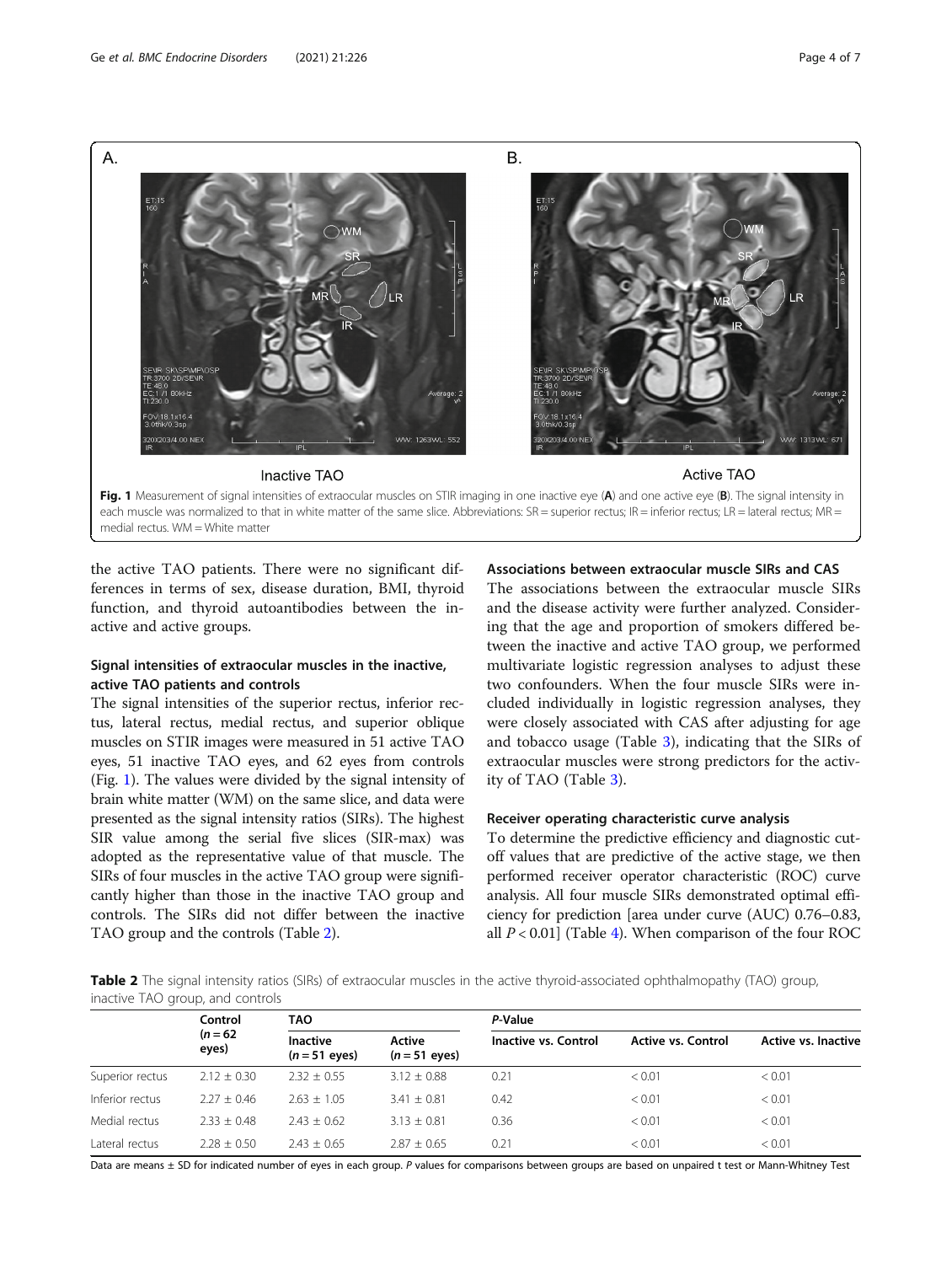<span id="page-4-0"></span>**Table 3** Associations between the signal intensity ratios (SIRs) of extraocular muscles and the disease activity of Thyroidassociated ophthalmopathy (TAO)

|                             | OR (95% CI)         | P-value |
|-----------------------------|---------------------|---------|
| Adjusted for age and smoker |                     |         |
| Superior rectus             | 3.76 (1.86-7.60)    | < 0.01  |
| Inferior rectus             | $1.91(1.17 - 3.12)$ | < 0.01  |
| Medial rectus               | $2.93(1.43 - 6.01)$ | < 0.01  |
| Lateral rectus              | 2.69 (1.24 - 5.85)  | 0.01    |

The Clinical Activity Score (CAS) was treated as dichotomous variables. Abbreviations: OR odds ratio, CI confidence interval

curves, the AUCs among the superior rectus, inferior rectus, and medial rectus were not significantly different. The AUC of the lateral rectus was almost significantly lower than that of the inferior rectus (Difference between areas: 0.068,  $P = 0.05$ ). The detailed cut-off SIR values, specificity, and sensitivity were displayed in Table 4. Considering that there were no histopathological results to confirm the exact phases of muscles in our study, the diagnostic accuracy of the identified cut-off values was further validated in another fifteen TAO patients (30 eyes) enrolled between September 2020 and January 2021(for characteristics of the patients see [Supplementary Table\)](#page-5-0). These patients were staged according to the identified cut-offs and matched with their actual CAS. The fit model showed the highest specificity and sensitivity for the cut-off value of the inferior rectus (cut-off value 2.90, specificity 100%, sensitivity 93.75%) (Table 4), suggesting a robust classification power of this muscle.

#### **Discussion**

In the present study, we aimed to establish a cut-off SIR value of extraocular muscles for staging TAO. We took advantage of the STIR sequence of MRI to scan the extraocular muscles because the high signal intensity indicates edema caused by inflammation in extraocular muscles. The use of STIR scans in TAO patients has previously been established. Several studies in European patients observed that changes in signal intensity of the extraocular muscles on STIR closely correlate with CAS [[9](#page-5-0), [10](#page-5-0), [14,](#page-5-0) [15](#page-5-0)], demonstrating that the STIR sequence was a valuable tool for evaluating disease activity. Whereas rare studies have established the precise signal intensity values for classifying disease activity. Our results further proved the significant increased extraocular muscle SIRs in the active TAO and the strong association between SIRs and disease activity, confirming the potency of STIR technique in characterizing inflammatory changes of orbital tissues in Chinese patients. Moreover, by ROC analysis, we found that all four extraocular muscles had good performance in predicting the active stage of TAO. The SIR in the inferior rectus had the best predicting efficiency with the highest specificity and sensitivity. After validating the cut-off values in a new group of TAO patients, we found that the cut-off value of 2.9 in the inferior rectus had optimal specificity and sensitivity. Thus, we proposed a cut-off value of > 2.9 in inferior rectus on STIR for diagnosing the active stage of TAO. In anatomical and histologic findings, the inferior rectus has been shown as the most commonly inflamed muscle among the extraocular muscles [[2,](#page-5-0) [16](#page-5-0)–[18\]](#page-5-0). Some studies showed that less expressed collagen XIII alpha 1 (known to be essential to the development and maintenance of neuromuscular junctions and help support normal immune function) in the inferior rectus might explain the vulnerability of this muscle [\[19](#page-5-0)]. Therefore, the cut-off SIR value of the inferior rectus could be the preferred one for assessing the stage of TAO in clinical practice.

It should be mentioned that due to the difficulties in achieving the histopathological analysis of extraocular muscles, the exact phase of muscles is often unclear. Although the identified cut-offs were validated in a new group of patients, the sample used for validation was relatively small. The accuracy of the predicting values needs to be validated in a future large population. Also of note, although the prevalence of TAO is higher in women than in men, the proportions of female and male patients were similar in our study. We speculate that this discrepancy may result from the selection bias. Studies have demonstrated that this disease tends to be relatively

Table 4 Predictive performance of signal intensity ratios (SIRs) of extraocular muscles between the active and inactive Thyroidassociated ophthalmopathy (TAO)

|                 | <b>AUC</b> | Cut-<br>off | Specificity% | Sensitivity% | Р-<br>value | <b>Validation of Cut-offs</b> |              |
|-----------------|------------|-------------|--------------|--------------|-------------|-------------------------------|--------------|
|                 |            |             |              |              |             | Specificity%                  | Sensitivity% |
| Superior rectus | 0.83       | 2.48        | 80.50        | 74.50        | < 0.01      | 91.67                         | 81.25        |
| Inferior rectus | 0.83       | 2.90        | 84.07        | 76.47        | < 0.01      | 100.00                        | 93.75        |
| Medial rectus   | 0.80       | 2.57        | 77.00        | 70.60        | < 0.01      | 83.33                         | 87.50        |
| Lateral rectus  | 0.76       | 2.74        | 83.20        | 60.80        | < 0.01      | 91.67                         | 75.00        |

The Clinical Activity Score (CAS) was treated as dichotomous variables.

Abbreviation: AUC area under curve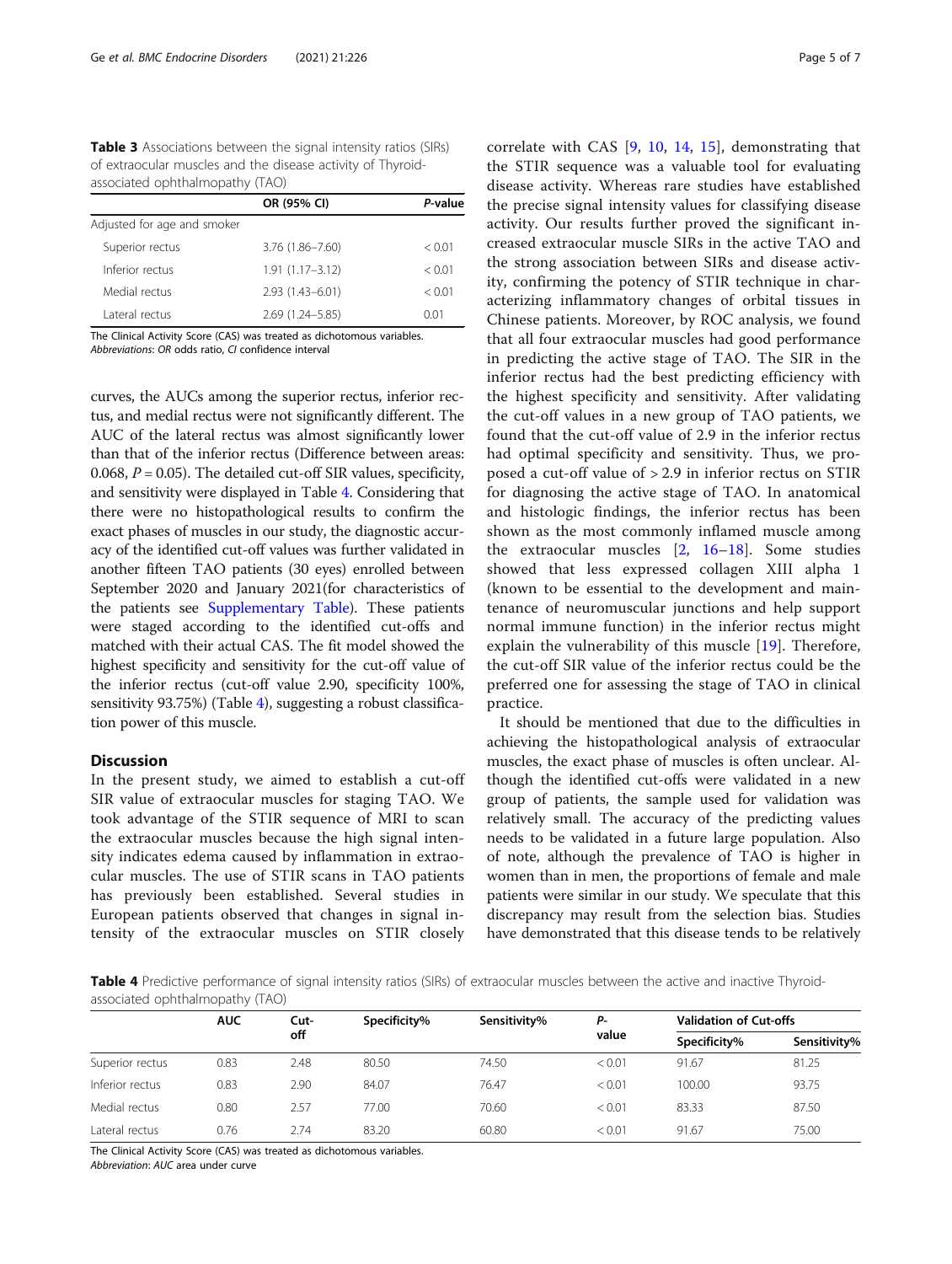<span id="page-5-0"></span>more severe in men [4, [20](#page-6-0)]. Thus, a greater number of men may go to hospital and therefore be recruited, which may alter the female-to-male ratio.

In conclusion, our study showed that the signal intensity of extraocular muscles on the STIR sequence was a good predictor for TAO activity. A cut-off SIR value of > 2.9 in the inferior rectus could be preferably to evaluate the active stage of TAO. Using the SIR values obtained with the STIR sequence may help to further quantitatively stage TAO and determine the appropriate treatment. Our findings in the Chinese patient population may or may not be generalizable to the world at large.

#### Abbreviations

AUC: Area under curve; BMI: Body mass index; CAS: Clinical activity score; FT3: Free triiodothyronine; FT4: Free thyroxine; MRI: Magnetic resonance imaging; TAO: Thyroid-associated ophthalmopathy; Tg-Ab: Thyroglobulin antibody; TPO-Ab: Thyroid peroxidase antibody; TR-Ab: Thyroid stimulating receptor antibody; TSH: Thyroid stimulating hormone; SIR: Signal intensity ratio; STIR: Short Tau Inversion Recovery

#### Supplementary Information

The online version contains supplementary material available at [https://doi.](https://doi.org/10.1186/s12902-021-00895-3) [org/10.1186/s12902-021-00895-3.](https://doi.org/10.1186/s12902-021-00895-3)

#### Additional file 1.

#### Acknowledgments

We thank the field workers for their contribution and the participants for their cooperation.

#### Authors' contributions

Prof. Chun Liu and Jian Long are the guarantors of this work, had full access to all the data, and takes full responsibility for the integrity of data and the accuracy of data analysis.

Qian Ge researched data, wrote the manuscript. Xiaohui Zhang performed the MRI STIR scan in all subjects, contributed to discussion, reviewed/edited the manuscript. Lu wang, Yao fan, and Qian Huang researched data. Ning Yao analyzed data. All authors read and approved the final manuscript.

#### Funding

This work was supported by the Natural Science Foundation of Chongqing (CSTC2020jcyj-msxmX0093) and the Joint Medical Research Project of Chongqing Health Committee and Chongqing Science and Technology Bureau (2020MSXM119).

#### Availability of data and materials

The datasets generated during and/or analyzed during the current study are available from the corresponding author on reasonable request.

#### **Declarations**

#### Ethics approval and consent to participate

All subjects recruited signed the informed consent form and agreed to take part in the present study. The study was approved by the local Ethical Committee of the First Affiliated Hospital of Chongqing Medical University. All methods and designs were performed in accordance with the guidelines of STARD 2015.

#### Consent for publication

Not applicable.

# Competing interests

The authors have nothing to disclose.

#### Author details

<sup>1</sup>Department of Endocrinology, the First Affiliated Hospital of Chongqing Medical University, NO.1, Friendship road, Yuzhong District, Chongqing 400016, China. <sup>2</sup> Department of Medical imaging, the First Affiliated Hospital of Chongqing Medical University, Chongqing 400016, China. <sup>3</sup>Chongqing center for disease control and prevention, Chongqing 400042, China.

#### Received: 16 May 2021 Accepted: 3 November 2021 Published online: 13 November 2021

#### References

- 1. Smith TJ, Hegedus L. Graves' disease. N Engl J Med. 2016;375(16):1552–65. [https://doi.org/10.1056/NEJMra1510030.](https://doi.org/10.1056/NEJMra1510030)
- 2. Bahn RS. Graves' ophthalmopathy. N Engl J Med. 2010;362(8):726–38. [https://doi.org/10.1056/NEJMra0905750.](https://doi.org/10.1056/NEJMra0905750)
- 3. Weiler DL. Thyroid eye disease: a review. Clin Exp Optom. 2017;100(1):20–5. <https://doi.org/10.1111/cxo.12472>.
- 4. Bartalena L, Piantanida E, Gallo D, Lai A, Tanda ML. Epidemiology, Natural History, Risk Factors, and Prevention of Graves' Orbitopathy. Front Endocrinol (Lausanne). 2020;11:615993.
- 5. El-Kaissi S, Frauman AG, Wall JR. Thyroid-associated ophthalmopathy: a practical guide to classification, natural history and management. Intern Med J. 2004;34(8):482–91. [https://doi.org/10.1111/j.1445-5994.2004.00662.x.](https://doi.org/10.1111/j.1445-5994.2004.00662.x)
- 6. Wagner RS. Diagnosing and treating thyroid Ophthalmopathy. J Pediatr Ophthalmol Strabismus. 2018;55(6):355. [https://doi.org/10.3928/01913913-2](https://doi.org/10.3928/01913913-20181008-01) [0181008-01.](https://doi.org/10.3928/01913913-20181008-01)
- 7. Bartalena L, Kahaly GJ, Baldeschi L, Dayan CM, Eckstein A, Marcocci C, et al. The 2021 European group on Graves' orbitopathy (EUGOGO) clinical practice guidelines for the medical management of Graves' orbitopathy. Eur J Endocrinol. 2021;185(4):G43–67. <https://doi.org/10.1530/EJE-21-0479>.
- 8. Siakallis LC, Uddin JM, Miszkiel KA. Imaging Investigation of Thyroid Eye Disease. Ophthalmic Plast Reconstr Surg. 2018;34(4S Suppl 1):S41–51.
- 9. Hoh HB, Laitt RD, Wakeley C, Kabala J, Goddard P, Potts MJ, et al. The STIR sequence MRI in the assessment of extraocular muscles in thyroid eye disease. Eye (Lond). 1994;8(Pt 5):506–10. <https://doi.org/10.1038/eye.1994.126>.
- 10. Mayer E, Herdman G, Burnett C, Kabala J, Goddard P, Potts MJ. Serial STIR magnetic resonance imaging correlates with clinical score of activity in thyroid disease. Eye (Lond). 2001;15(Pt 3):313–8. [https://doi.org/10.1038/](https://doi.org/10.1038/eye.2001.102) [eye.2001.102.](https://doi.org/10.1038/eye.2001.102)
- 11. Laitt RD, Hoh B, Wakeley C, Kabala J, Harrad R, Potts M, et al. The value of the short tau inversion recovery sequence in magnetic resonance imaging of thyroid eye disease. Br J Radiol. 1994;67(795):244–7. [https://doi.org/10.12](https://doi.org/10.1259/0007-1285-67-795-244) [59/0007-1285-67-795-244.](https://doi.org/10.1259/0007-1285-67-795-244)
- 12. Bartley GB, Gorman CA. Diagnostic criteria for Graves' ophthalmopathy. Am J Ophthalmol. 1995;119(6):792–5. [https://doi.org/10.1016/S0002-9394\(14\)72](https://doi.org/10.1016/S0002-9394(14)72787-4) [787-4](https://doi.org/10.1016/S0002-9394(14)72787-4).
- 13. Bartalena L, Baldeschi L, Boboridis K, Eckstein A, Kahaly GJ, Marcocci C, et al. European group on graves O. the 2016 European thyroid association/ European group on Graves' Orbitopathy guidelines for the Management of Graves' Orbitopathy. Eur Thyroid J. 2016;5(1):9–26. [https://doi.org/10.1159/](https://doi.org/10.1159/000443828) [000443828](https://doi.org/10.1159/000443828).
- 14. Tortora F, Prudente M, Cirillo M, Elefante A, Belfiore MP, Romano F, et al. Diagnostic accuracy of short-time inversion recovery sequence in Graves' Ophthalmopathy before and after prednisone treatment. Neuroradiology. 2014;56(5):353–61. <https://doi.org/10.1007/s00234-014-1332-4>.
- 15. Mayer EJ, Fox DL, Herdman G, Hsuan J, Kabala J, Goddard P, et al. Signal intensity, clinical activity and cross-sectional areas on MRI scans in thyroid eye disease. Eur J Radiol. 2005;56(1):20–4. [https://doi.org/10.1016/j.ejrad.2](https://doi.org/10.1016/j.ejrad.2005.03.027) [005.03.027](https://doi.org/10.1016/j.ejrad.2005.03.027).
- 16. Li Q, Ye H, Ding Y, Chen G, Liu Z, Xu J, et al. Clinical characteristics of moderate-to-severe thyroid associated ophthalmopathy in 354 Chinese cases. PLoS One. 2017;12(5):e0176064. [https://doi.org/10.1371/journal.pone.](https://doi.org/10.1371/journal.pone.0176064) [0176064.](https://doi.org/10.1371/journal.pone.0176064)
- 17. Sheikh M, Abalkhail S, Doi SA, Al-Shoumer KA. Normal measurement of orbital structures: implications for the assessment of Graves' ophthalmopathy. Australas Radiol. 2007;51(3):253–6. [https://doi.org/10.1111/](https://doi.org/10.1111/j.1440-1673.2007.01721.x) [j.1440-1673.2007.01721.x](https://doi.org/10.1111/j.1440-1673.2007.01721.x).
- 18. Scott IU, Siatkowski MR. Thyroid eye disease. Semin Ophthalmol. 1999;14(2): 52–61. [https://doi.org/10.3109/08820539909056064.](https://doi.org/10.3109/08820539909056064)
- 19. Morris OC, Schebitz Walter K, Telemo E, Hintschich C. Constitutively low expression of collagen XIII alpha 1 may help explain the vulnerability of the